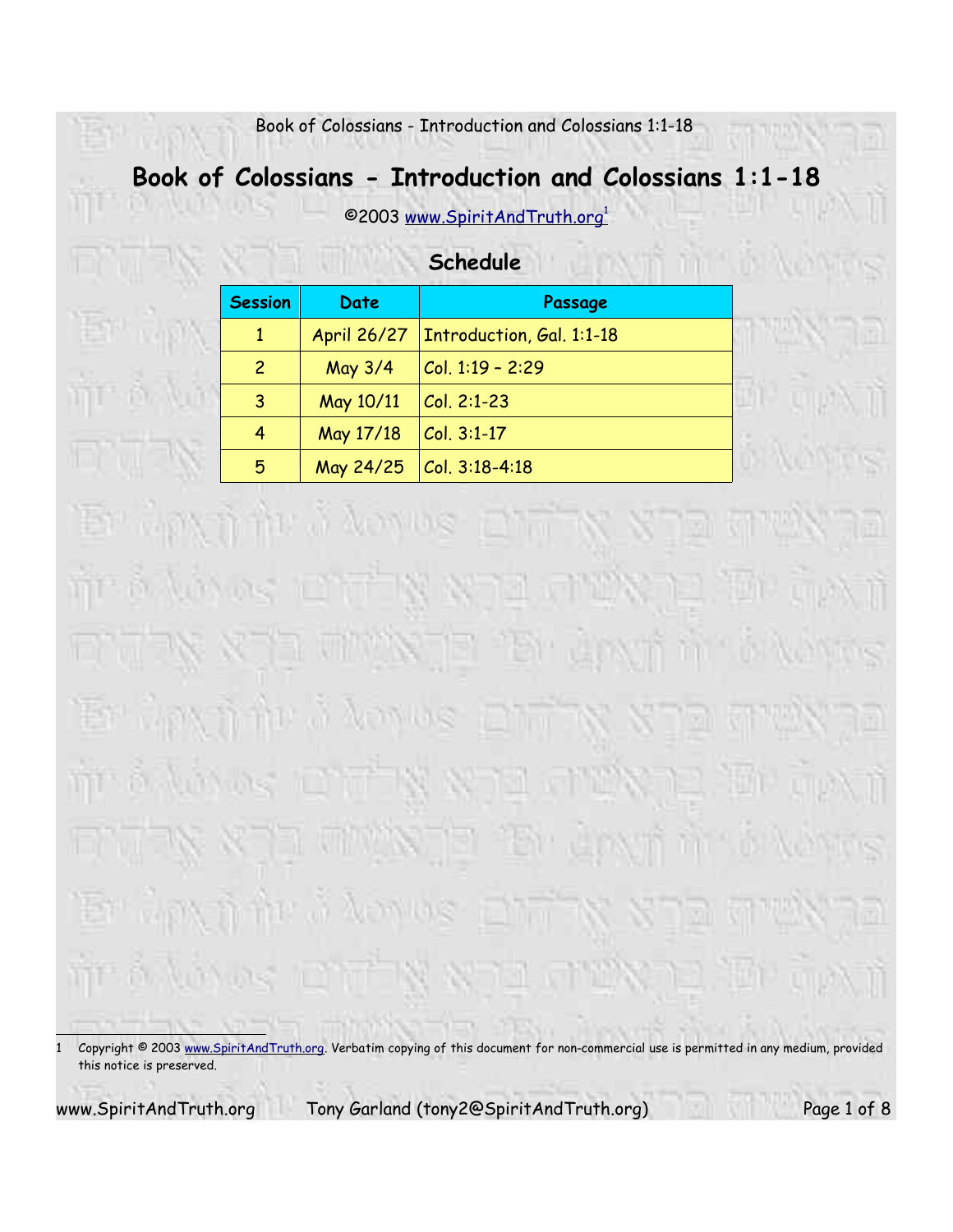# **A Word Concerning Balanced Study**

- There are two primary ways to study God's word: topically and verse-by-verse (exegetically).
- Each approach has value and relative strengths and weaknesses.

| <b>Teaching</b><br><b>Method</b> | <b>Strengths</b>                                                                                                                                                                                                            | Weaknesses                                                                                                                                                                                                              |
|----------------------------------|-----------------------------------------------------------------------------------------------------------------------------------------------------------------------------------------------------------------------------|-------------------------------------------------------------------------------------------------------------------------------------------------------------------------------------------------------------------------|
| <b>Topical</b>                   | Scripture interprets scripture.<br>Shows God's divine 'finger print" in<br>the consistency of authors<br>spanning time.<br>A comprehensive understanding of<br>various themes through scripture,<br>acts as a "safety net." | Easy to ride hobby horses.<br>Easy to avoid passages which<br>contradict. <sup>2</sup><br>Ability to manipulate the text: a<br>text out-of-context is a pretext.<br>Controversial subjects may not get<br>taught.       |
| Verse-by-verse.                  | More difficult to use scriptures<br>out-of-context.<br>Focus allows deeper penetration of<br>the text, its historical setting, and<br>meditation upon its application.                                                      | May never get around to studying<br>more distant passages.<br>Inability to see the "big picture"<br>how scripture ties together.<br>Lack of a systematized<br>understanding of scriptural themes<br>(the 'safety net'). |

- Our previous study (*Israel Through the Eyes of Scripture*) was topical in nature. This study will be verse-by-verse (exegetical).
- With either approach, we must remember that we are not the "chef," we are the "waiter." God has already "cooked" what we are to serve.



<sup>2</sup> This is especially prevalent in popular Christian books.

www.SpiritAndTruth.org Tony Garland (tony2@SpiritAndTruth.org) Page 2 of 8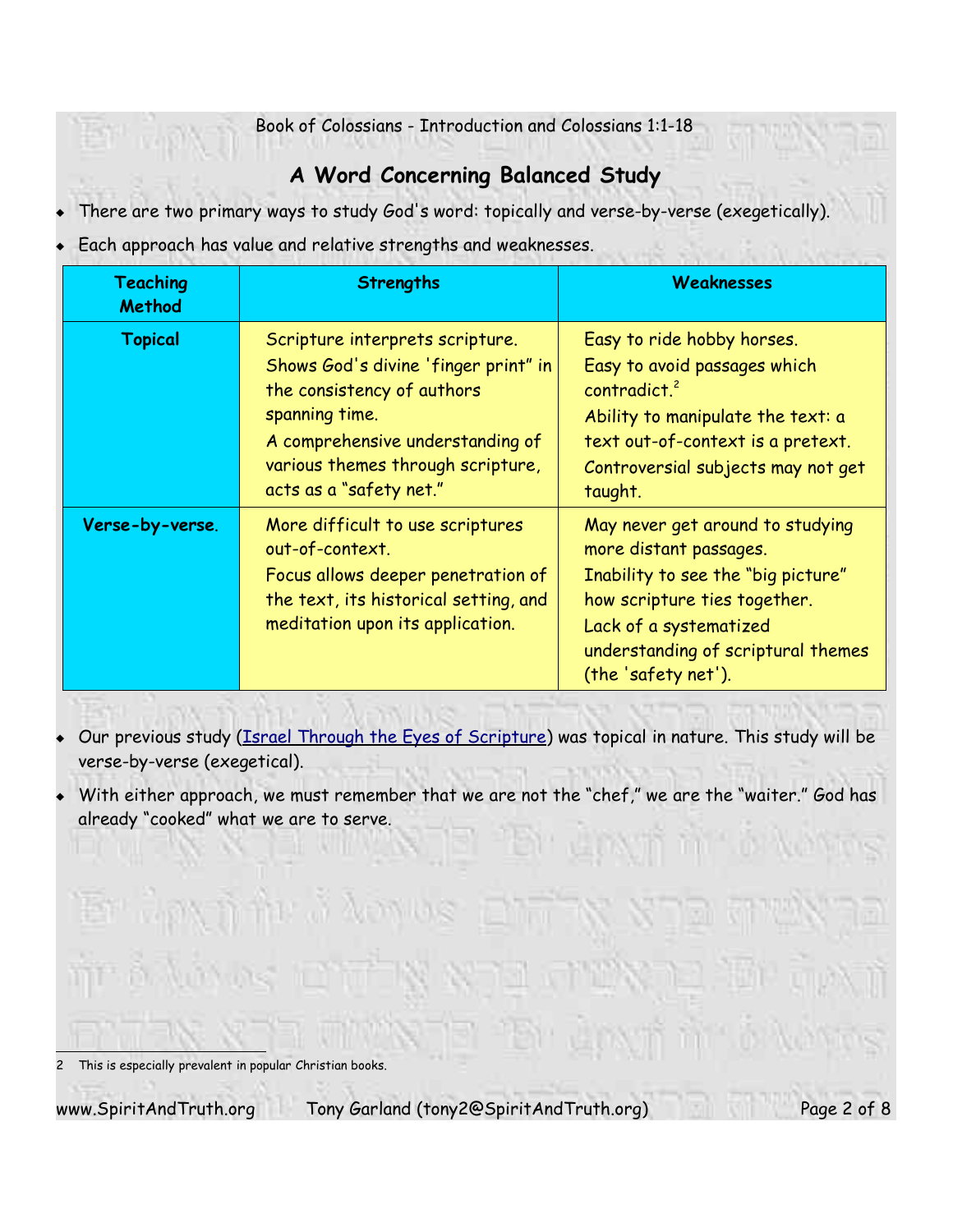

# **Location of Colosse**



## **History of Colosse**

- **Geography** 110 miles east of Ephesus, 10 miles east of Laodicea, located on the Lycus River.
- **Name** Its name may have been derived from Colossus, a large statue, which in turn may have been named for stony deposits found in the area.
- Prominence from the 5<sup>th</sup> century B.C. It's prominence prominence derived especially from its woolworking and cloth-dying industries; the dark red wool cloth known as colossinum was widely known."3

www.SpiritAndTruth.org Tony Garland (tony2@SpiritAndTruth.org) Page 3 of 8

<sup>3</sup> Achtemeier, Paul J., Publishers Harper & Row, and Society of Biblical Literature. Harper's Bible Dictionary. Includes index. 1st ed., Page 175. San Francisco: Harper & Row, 1985.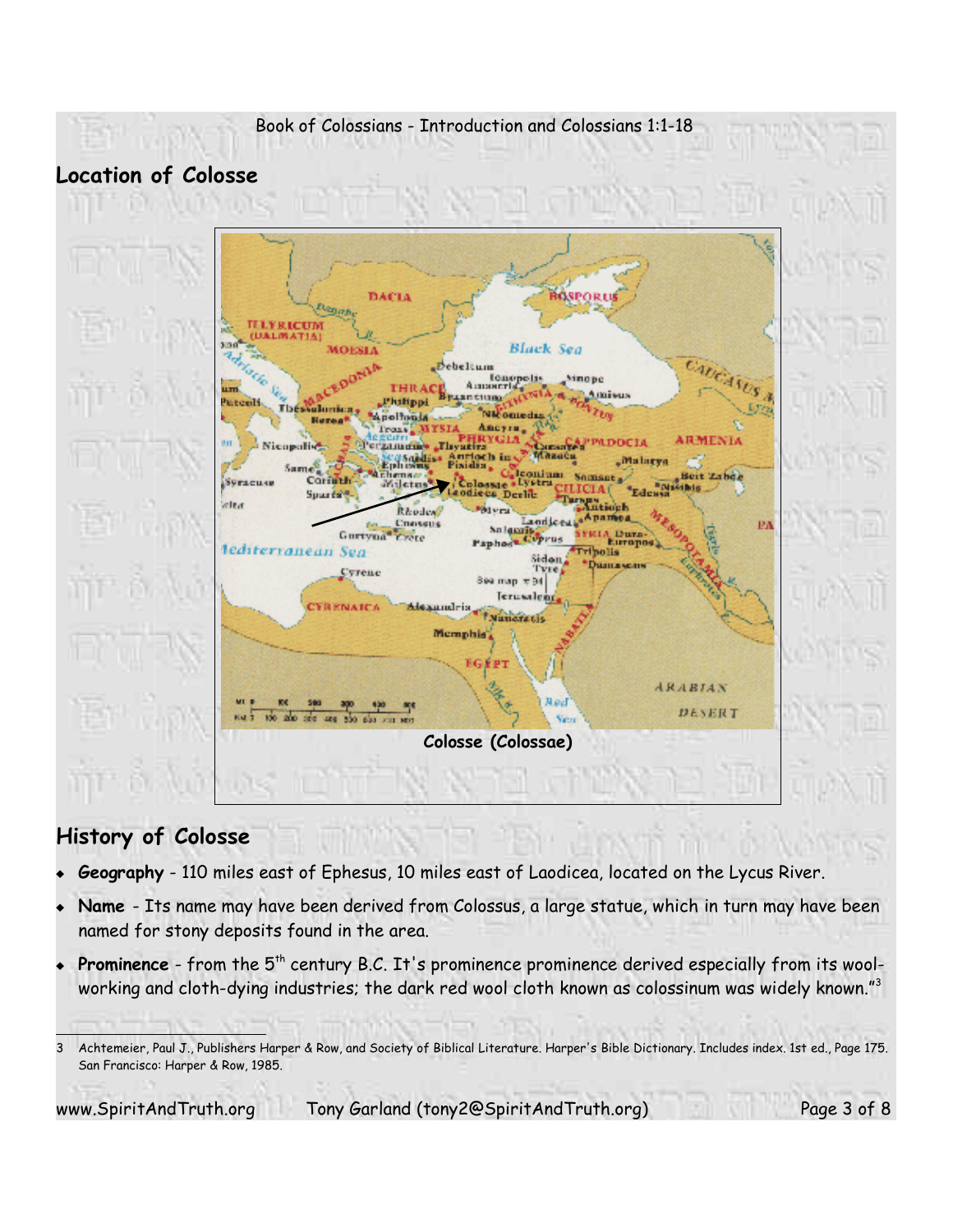- **Paul never visited Colosse** It appears that the Christian church was established by some other means, possibly by Epaphras (mentioned in Col. 1:7-8). This most likely occurred during Paul's threeyear ministry in Ephesus (Acts 19).
- **Significance waned** Underwent a severe earthquake in A.D. 60 or 61 and passed into oblivion in later Roman times—only a few coins survive from this period—and its site, rediscovered in 1835 and still unexcavated, became a quarry in the Byzantine era.

# **Paul's Epistle**

- **A "Prison Epistle"** Written about A.D. 60-62 while imprisoned in Rome (recorded in Acts 28:30). Paul also wrote Ephesians and Philemon during the same period. 4 Probably written before Philippians. The epistle was also to be read by the Laodicean church (Col. 4:16). The letter was carried by Tychicus, who was accompanying the runaway slave Onesimus back to his master, Philemon, a member of the Colossian church ( Col. 4:7–9).
- **Purpose** Paul appears to have written the letter to address heretical ideas which arose among the believers there. Paul attempts to correct incorrect teaching such as: (1) the need to observe Old Testament laws and ceremonies (Col. 2:14, 20-23); (2) an emphasis on "deeper knowledge" only attainable to an elite few (Col. 2:8-10, 18); (3) the worship of angels (Col. 2:18) and; (4) an apparent denial of the deity of Christ (Col. 1:15-17). Paul also gave attention to the distinction between our absolute equality in Christ (Col. 3:11) yet preserving important God-established differences in roles (Col. 3:18-4:1). The Colossian heresy, "contained elements of what later became known as Gnosticism: that God is good, but matter is evil, that Jesus Christ was merely one of a series of emanations descending from God and being less than God (a belief that led them to deny His true humanity), and that a secret, higher knowledge above Scripture was necessary for enlightenment and salvation. The Colossian heresy also embraced aspects of Jewish legalism..." $^{\rm 5}$
- **"ism's" to avoid**  Paul emphasizes our sufficiency in Christ. Being complete in Christ, believers have no need for gnosticism (avoiding the material and seeking spiritual freedom through knowledge), legalism (attaining righteousness by adhering to rules and regulations), mysticism (spirituality is attained by subjective experience), or asceticism (forgoing the material to attain spiritual standing).

en m

www.SpiritAndTruth.org Tony Garland (tony2@SpiritAndTruth.org) Page 4 of 8

<sup>4</sup> "The names of the same people (e.g., Timothy, Aristarchus, Archippus, Mark, Epaphras, Luke, Onesimus, and Demas) appear in both Colossians and Phileman, showing that both were written by the same author at about the same time." [MacArthur, John Jr. The MacArthur Study Bible. electronic ed., Col 1:1. Nashville: Word Pub., 1997, c1997.]

<sup>5</sup> MacArthur, John Jr. The MacArthur Study Bible. electronic ed., Col 1:1. Nashville: Word Pub., 1997, c1997.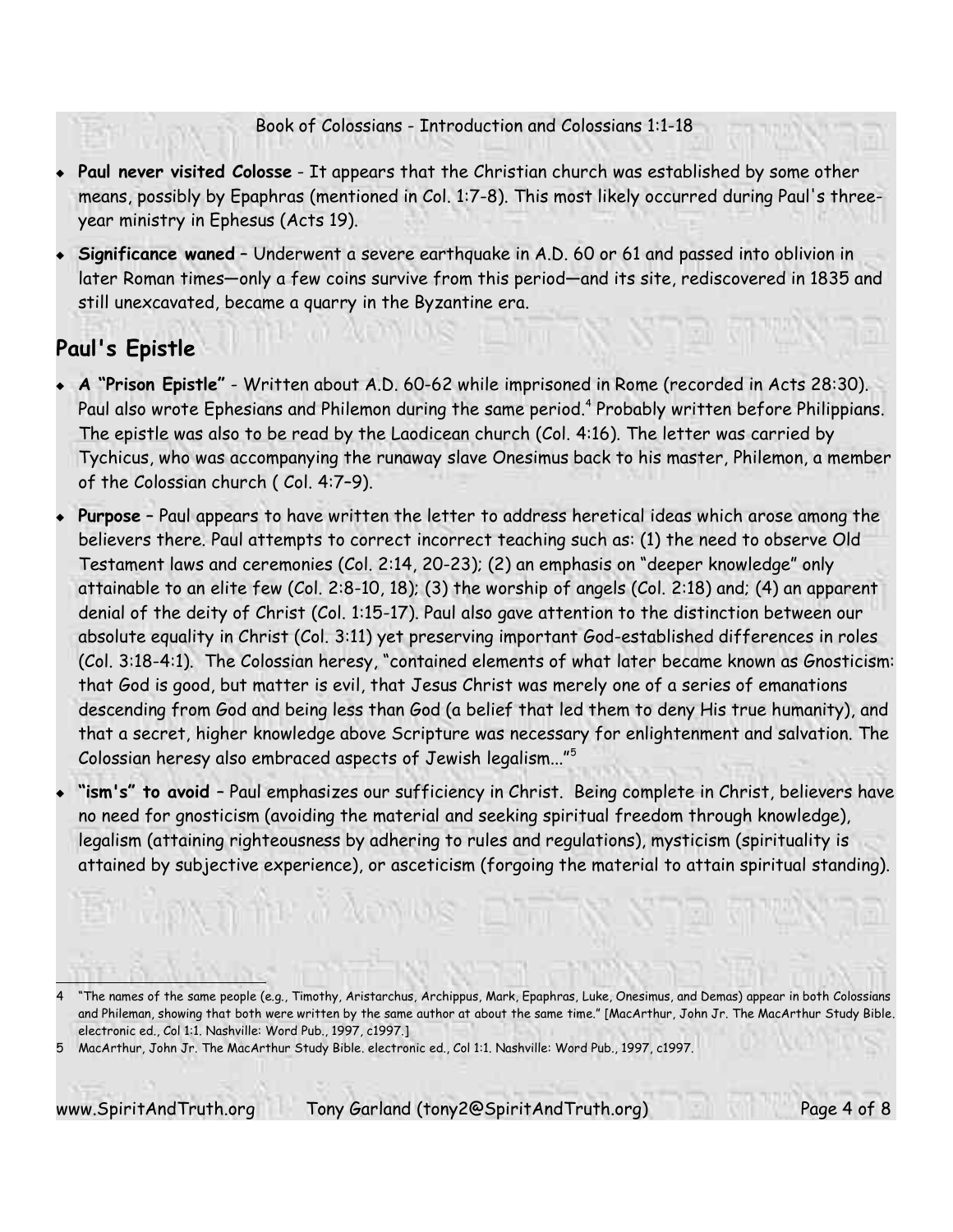## **Colossians 1:1-18 6**

#### **Col 1:1 Paul, an apostle of Jesus Christ by the will of God, and Timothy our brother,**

- Apostle (apostolos from apostellō a "messenger," "envoy" or "sent one"). One who is sent as a representative with a message.
- $\bullet$  Paul was an apostle strictly by the will of God (Acts 9:3-6). $^7$  See especially Acts 26:12-18.
- **Col 1:2 To the saints and faithful brethren in Christ [who are] in Colosse: Grace to you and peace from God our Father and the Lord Jesus Christ.**
- "saints" (hagios) denotes those who are "holy," or "sacred," because they are set-apart exclusively for the purposes of God. It denotes ownership and dedication rather than any intrinsic quality or performance.
- **Col 1:3 We give thanks to the God and Father of our Lord Jesus Christ, praying always for you since we heard of your faith in Christ Jesus and of your love for all the saints;**
- Notice the intercessory nature of Paul's prayers. How do we measure up to this in our own prayers?
- "since we heard of your faith" These were believers that Paul had no direct involvement with.
- "your love for all the saints" the mark of true conversion is a growing love for all the saints. Not because of who they are, but because of Whose they are!
- **Col 1:5 because of the hope which is laid up for you in heaven, of which you heard before in the word of the truth of the gospel,**
- One of our main motivators is hope. This hope is "laid up... in heaven" because we hope in those things which are unseen, but are absolutely guaranteed to come to pass. (See Romans 8:18-25). If we are to truly serve God as He has intended on this earth, then it is imperative that our minds and hearts be fixed on heaven.
- We are considered aliens. It is no accident that the people alive on earth during the Tribulation are consistently referred to as "earth dwellers."<sup>8</sup> Their citizenship and focus is on the earth and not on the eternal things of heaven. How about us?
- God reminds Israel: The land shall not be sold for ever: for the land [is] mine; for ye [are] strangers and sojourners with me.(Le 25:23) Jesus reiterates this them in relation to believers (John 15:18-19; John 17:14-17).

**Col 1:6 which has come to you, as [it has] also in all the world, and is bringing forth fruit, as [it is] also among you since the day you heard and knew the grace of God in truth;**

A key purpose of God's word is to "bring forth fruit" -- the fruit of the Spirit. Our knowledge of

www.SpiritAndTruth.org Tony Garland (tony2@SpiritAndTruth.org) Page 5 of 8

<sup>6</sup> New King James Version 7 A frequent theme found in scripture regarding those with great responsibility to represent God is an initial experience where God reveals His glory to the man of God.

<sup>8</sup> Re 3:10; Re 6:10; Re 11:10; Re 12:12; Re 13:8; Re 13:12; Re 13:14; Re 14:6; Re 17:8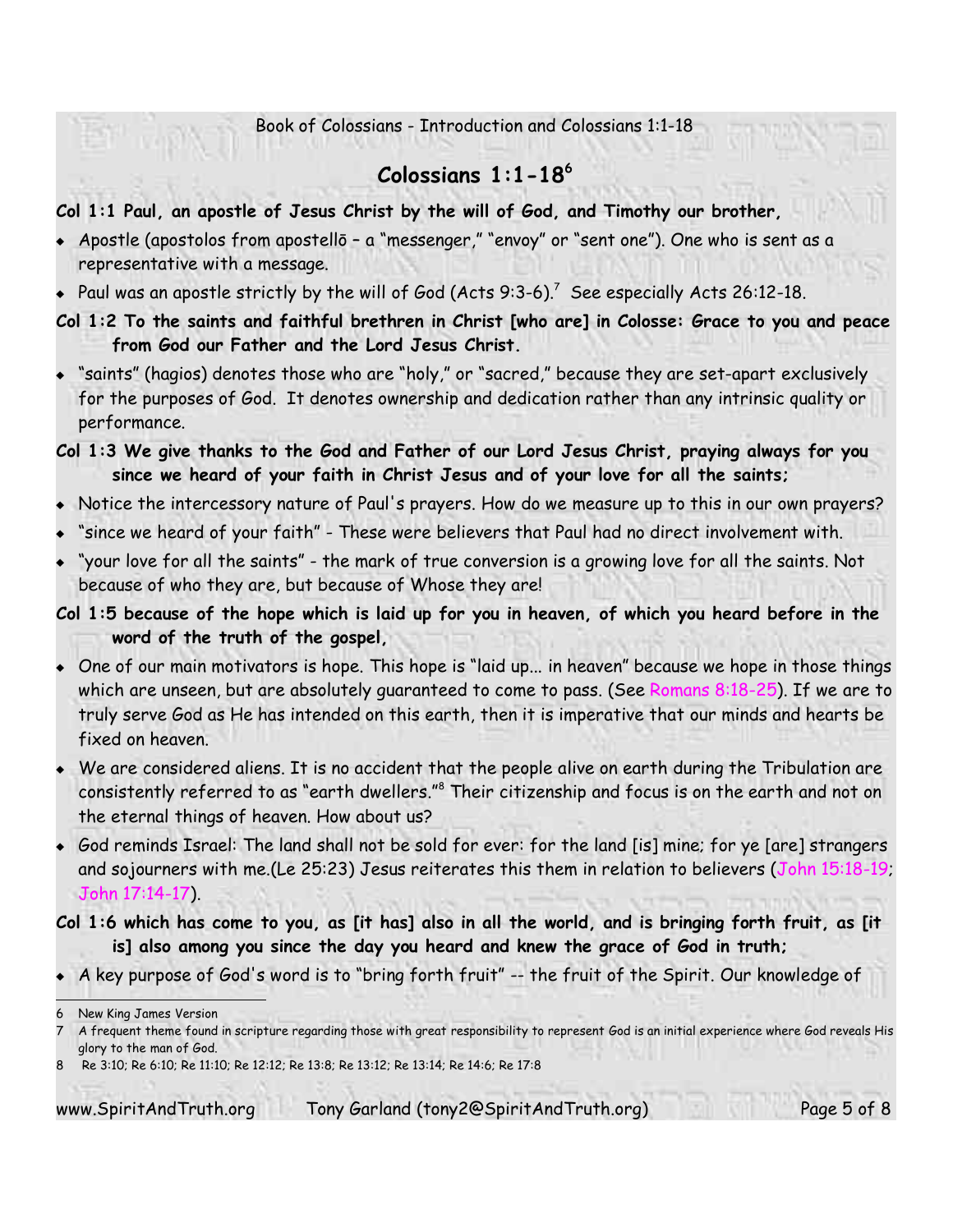God's Word is pointless without application. Worse than that, it is dangerous in that we are selfdeceived and misrepresenting Christianity and our Lord.

- To the degree we stay close to God's Word (the Bible), we will be near the source of spiritual life: Isa. 55:10-11.
- This living water of God's Word is not to be kept for us. We are to became its dispenser: John 7:38-39
- **Col 1:7 as you also learned from Epaphras, our dear fellow servant, who is a faithful minister of Christ on your behalf,**
- **Col 1:8 who also declared to us your love in the Spirit.**
- **Col 1:9 For this reason we also, since the day we heard it, do not cease to pray for you, and to ask that you may be filled with the knowledge of His will in all wisdom and spiritual understanding;**
- We are to be filled with the knowledge of His will. How are we to come to the knowledge of his will? By subjective experience? By mysterious revelation? By our own 'opinions' about Who God must be and what He must think? These are all the ways which the earth dwellers attempt to approach God and discern His will. Jesus set forth a different way in John 8:31-32.
- Paul emphasizes spiritual understanding because our natural understanding is unable to comprehend or submit to God. Those who have not been born again are unable to understand the things of God (John 8:43; 1Cor. 2:12-16).
- **Col 1:10 that you may walk worthy of the Lord, fully pleasing [Him], being fruitful in every good work and increasing in the knowledge of God;**
- **Col 1:11 strengthened with all might, according to His glorious power, for all patience and long suffering with joy;**
- **Col 1:12 giving thanks to the Father who has qualified us to be partakers of the inheritance of the saints in the light.**
- **Col 1:13 He has delivered us from the power of darkness and conveyed [us] into the kingdom of the Son of His love,**

#### **Col 1:14 in whom we have redemption through His blood, the forgiveness of sins.**

- $\bullet$  Redemption requires a blood sacrifice which is one reason why it was not to be eaten (the life [nephesh]is in the blood, Lev 17:11).
- Blood sacrifice is required by God for atonement: (Heb 9:22)
- The "life" (nephesh) of Christ, is what was made an offering for sin, Yet it pleased the LORD to bruise Him; He has put Him to grief. When You make His soul [nephesh] an offering for sin (Isa. 53:10).

www.SpiritAndTruth.org Tony Garland (tony2@SpiritAndTruth.org) Page 6 of 8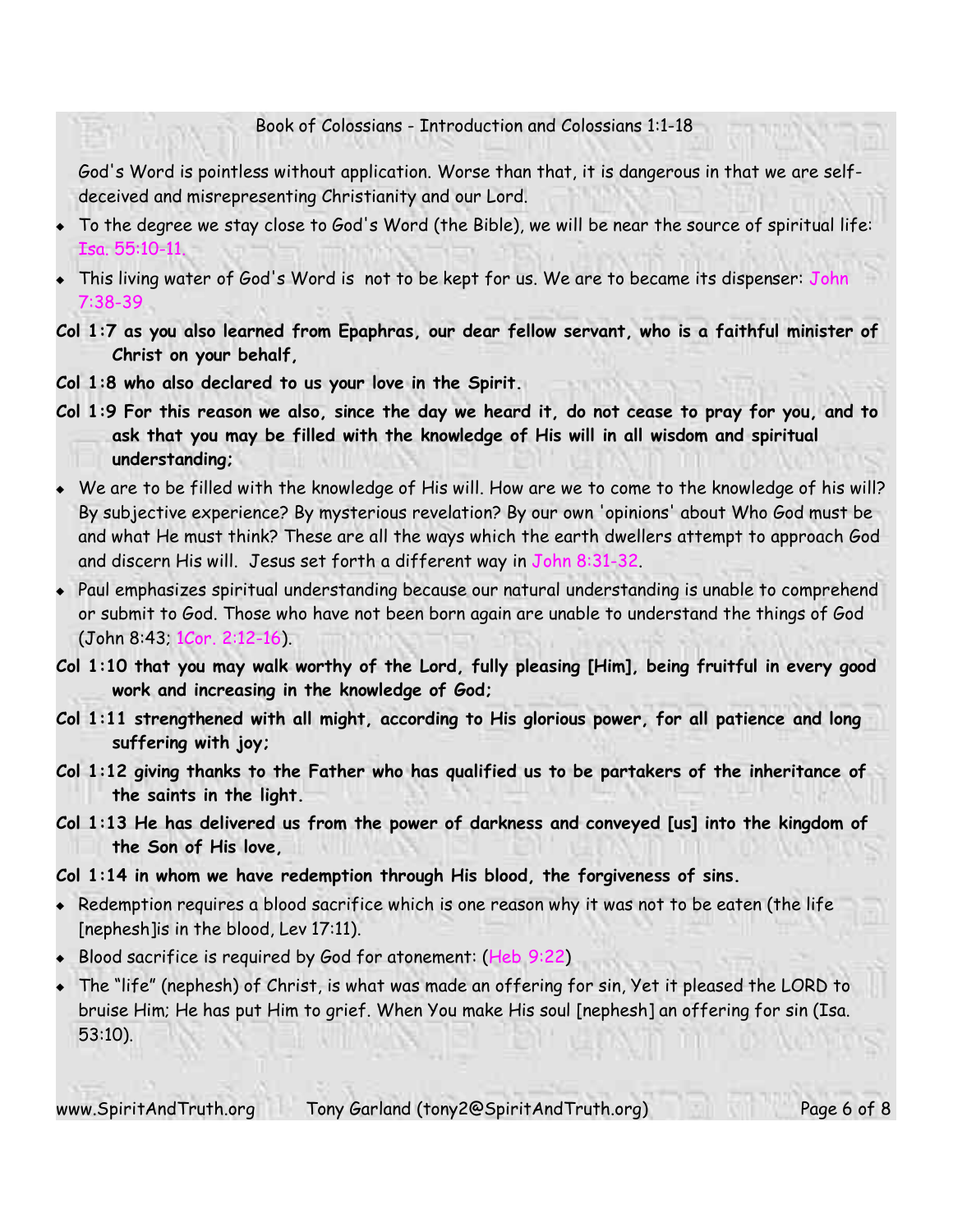- If you think Christianity can transmogrify into a "bloodless religion," thing again! (Mt 26:28; Mt 27:4; Lu 22:20; Joh 19:30; Ac 20:28; Ro 5:9; 1Co 10:16; Eph 1:7; Eph 2:13; Col 1:14; Col 1:20; Col 2:14; Col 2:15; Heb 9:12; Heb 9:14; Heb 9:22; Heb 10:19; Heb 10:29; Heb 11:28; Heb 12:24; Heb 13:12; Heb 13:20; 1Pe 1:18; 1Pe 1:19; 1Jo 1:7; 1Jo 5:8; Re 1:5; Re 5:9; Re 7:14; Re 12:11)
- This is offensive and it is intended to be so—the scandal of the cross.

### **Col 1:15 He is the image of the invisible God, the firstborn over all creation.**

- "image" (eikōn) What is an image? An image corresponds to the original. It is the representation of the original, often in situations where the original cannot be perceived fully due to the limitations of the viewer or viewing situation. Sinful flesh is consumed in God's presence without special measures of atonement and separation. This is the entire reason for the expulsion of man from the Garden and the entire ediface of the Tabernacle and Temple to follow. This separation of Holy from sinful is overcome by the reconciliation provided by the blood of Christ. This is one reason why the Holy Spirit would not take up residence within sinful vessels, making them a Holy Temple, until Christ was glorified (John 7:39; 16:7).
- The prohibition against conceiving of any image of God, given in the second commandment (Ex. 20:4- 5). Elsewhere, Israel is warned, "Take careful heed to yourselves, for you saw no form when the LORD spoke to you at Horeb out of the midst of the fire, "lest you act corruptly and make for yourselves a carved image in the form of any figure: the likeness of male or female, (De 4:15-16)
- The very incarnation of Jesus is an intentional revelation of God among men:<sup>9</sup> No one has seen God at any time. The only begotten Son, who is in the bosom of the Father, He has declared [Him]. (Joh 1:18). This is yet another reason for understanding the Angel of YHWH in the OT as preincarnate appearances of Jesus.<sup>10</sup> Jesus emphasized this very point Himself (John 14:9). Jesus is the very form of God (morphē, Php. 2:6) but was found in the likeness (skēma, Php. 2:8) of a man. <sup>11</sup> His essence is fully that of God, but His external representation was that of a man. (He is fully man, but that is not all He is!)
- "firstborn" (prōtotokos). From prōto, "first or chief," and tiktō , "to bring forth." Most frequently used as a positional title in reference to the preeminent rights of the first born son ( ). Applied to the promised Davidic King (Ps. 89:27).

www.SpiritAndTruth.org Tony Garland (tony2@SpiritAndTruth.org) Page 7 of 8

<sup>9</sup> Isa 9:1-2; Lu 2:32; Joh 1:14-18; Joh 12:45; Joh 14:7-9; Joh 15:15; Ga 1:12; Col 1:15; Col 2:9; Heb 1:2; 1Jo 1:2; Re 1:1

<sup>10</sup> "Stephen's sermon refers at least three times to the Old Testament angel of the Lord, usually regarded as the preincarnate Christ (Ac 7:30, Ac 7:35,Ac 7:38). In Ac 7:30-31, Stephen ascribes to the angel at the burning bush 'the voice of the Lord' (cf. Ac 7:35,Ac 7:37-38) and applies the Old Testament 'angel of the Lord' to the New Testament Christ." [Mal Couch, A Bible Handbook to the Acts of the Apostles (Grand Rapids, MI: Kregel Publications, 1999)., p. 187]. "As the church fathers had already recognized [among later scholars we mention Calvin, Hengstenberg, Keil, Ebrard, Lange, and Stier], this is no less a person than the Son of God Himself, the Word... who appeared later in Christ." [Erich Sauer, The Dawn Of World Redemption (Grand Rapids, MI: Eerdman's Publishing Company, c1964, 1951)., p. 103.]

<sup>11</sup> skema is similar to ikon:, "everything in a person which strikes the senses, the figure, bearing, discourse, actions, manner of life" [Strong, James. The Exhaustive Concordance of the Bible : Showing Every Word of the Test of the Common English Version of the Canonical Books, and Every Occurrence of Each Word in Regular Order. electronic ed. Ontario: Woodside Bible Fellowship., 1996.]